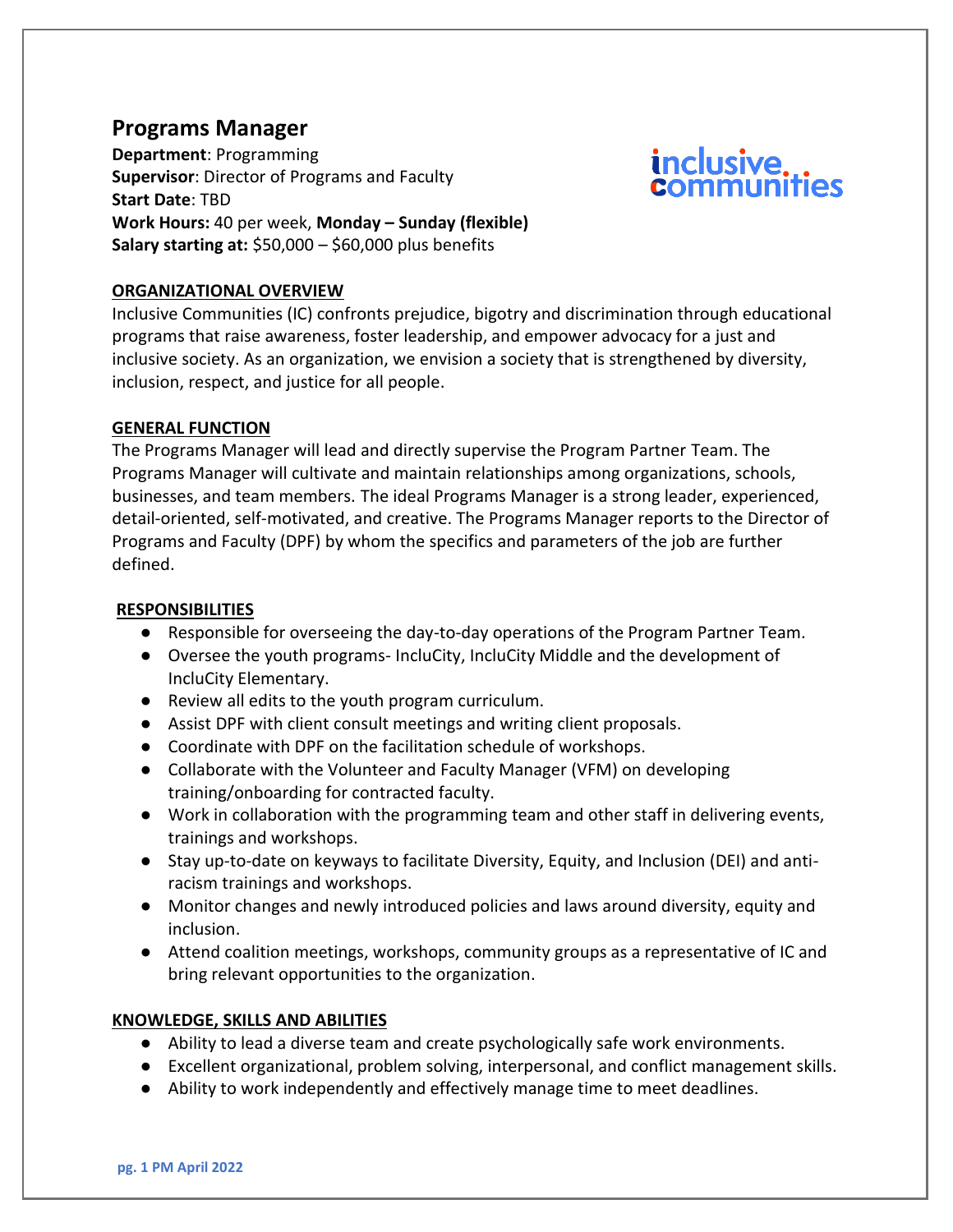- Strong verbal and written communication skills.
- Strong facilitator.
- Ability to build and strengthen new and existing collaborative relationships, professional networks.
- Manage leaders from various business sectors.
- Must be a team player with an excellent ability to multitask.
- Excellent computer skills in: Microsoft Office, Google Workspace and Adobe Acrobat.

# **WORK EXPERIENCE**

● 1-2 years managing a team.

## **EDUCATION**

● An Associates or Bachelor's degree in business, education, social work, psychology, public administration/management, or a related field is preferred, but not required. Relevant work experience will substitute for educational background.

## **LICENSURE AND OTHER DESIGNATIONS**

- Valid driver's license with reliable form of daily transportation and/or vehicle insurance.
- Bilingual in Spanish (preferred but not required).

## **REQUIREMENTS OF ALL POSITIONS**

- Ability to relate well with people from diverse backgrounds, both in groups and individually, including but not limited to youth, adults, school representatives, nonprofit and government professionals.
- Sincere dedication and overall passion and personal commitment to the mission and philosophy of Inclusive Communities.
- Knowledge of the organization's primary proficiencies (e.g., dialogue, education, conflict resolution and advocacy) and a personal vision of communities built on justice, respect, and inclusion for all.
- Ability to interact and co-exist respectfully with fellow staff members, volunteers, and community members from diverse backgrounds.
- Satisfactorily pass a background check.
- Ability to work some evenings and weekends as needed.

# **CORE COMPETENCIES FOR SUCCESS**

#### **COMMUNICATION SKILLS**

Clearly and effectively conveys and/or presents information verbally; Shares ideas and perspectives and encourages others to do the same; Writes in a clear, concise, organized and convincing way for the target audience; The message has a distinct beginning, middle and end and is error-free; Informs others involved in a project of new developments; Disseminates information to other team members, as appropriate; Effectively uses multiple channels to communicate important messages; Keeps supervisor well informed about progress and/or problems.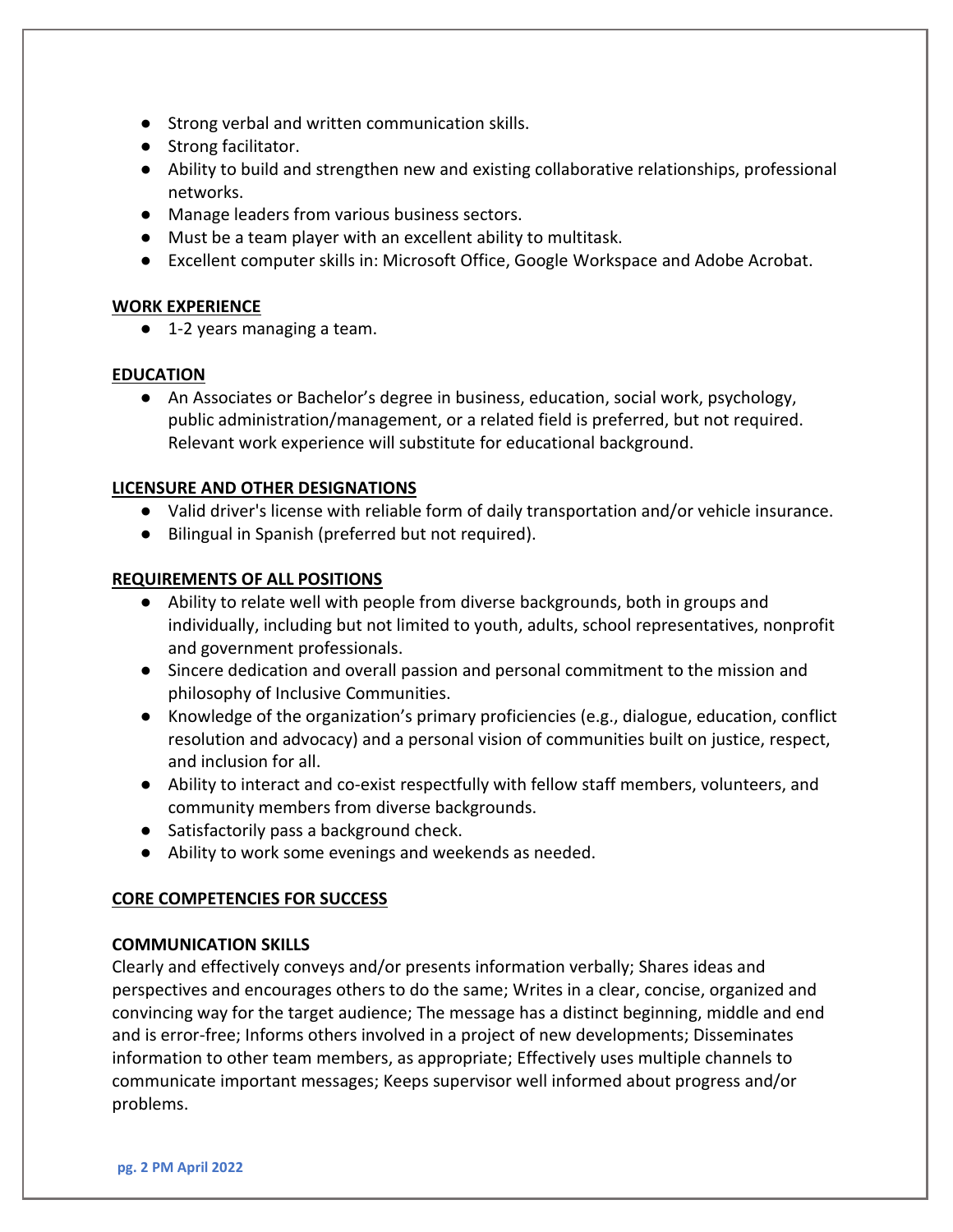#### **MANAGEMENT/LEADING A TEAM**

Able to communicate clearly and effectively; Organized and able to manage own calendar; Ability to delegate effectively; Open to feedback and perspectives; Problem-solving skills; Ability to make decisions on own; Experienced in managing a team of individuals; Has the knowledge and understanding to guide and lead individuals in unique ways.

#### **INTERPERSONAL SKILLS**

Relates well with others; Treats others with respect; Shares views in a tactful, considerate way; Demonstrates diplomacy by approaching others about sensitive issues in nonthreatening ways; Considers and responds appropriately to the needs, feelings, and capabilities of others in various situations or settings; Fosters an environment conducive to open, transparent communication among all levels and positions; Takes the initiative to get to know internal and external partners; Effectively handles challenging or tension filled situations.

## **PARTNER FOCUS**

Prioritizes partners (internal and external) and their needs as primary; Develops and maintains partner relationships; builds credibility and trust; Quickly and effectively solves problems; Provides prompt, attentive service in a cheerful manner; Adapts to changing information, conditions or challenges with a positive attitude; Incorporates partner's feedback into delivery of service to provide the best experience possible for the partner; Actively promotes IC in community by serving as an IC ambassador or volunteer.

#### **FUNCTIONAL EXPERTISE**

Has the skills, abilities, knowledge, and experience to be successful in functional area of expertise; Dedicates time and energy to keeping abreast of the latest information related to area of expertise; Approaches problems resourcefully and creatively; Actively pursues information related to problems; Effectively generates solutions in a timely manner; Embraces and utilizes new technologies; Produces high quality work in organized and timely fashion; Manages time and priorities effectively.

#### **LEADERSHIP COMPETENCIES FOR SUCCESS:**

#### **DEVELOPING OTHERS**

Provides constructive, concrete, behavioral feedback to others; Shares information, resources, and suggestions to help others be more successful; Delegates work assignments or responsibilities that will help develop abilities and stretch others; Regularly meets with employees to review development needs, career aspirations and progress; Works well with the organization's system for developing others.

#### **INFLUENCING OTHERS**

Persuades others to adopt or build on ideas or recommendations; Facilitates "win-win" situations; Advocates position effectively; Engages in healthy, constructive debate and dialogue; Stimulates discussion to higher level, bigger picture; Develops trust in a timely